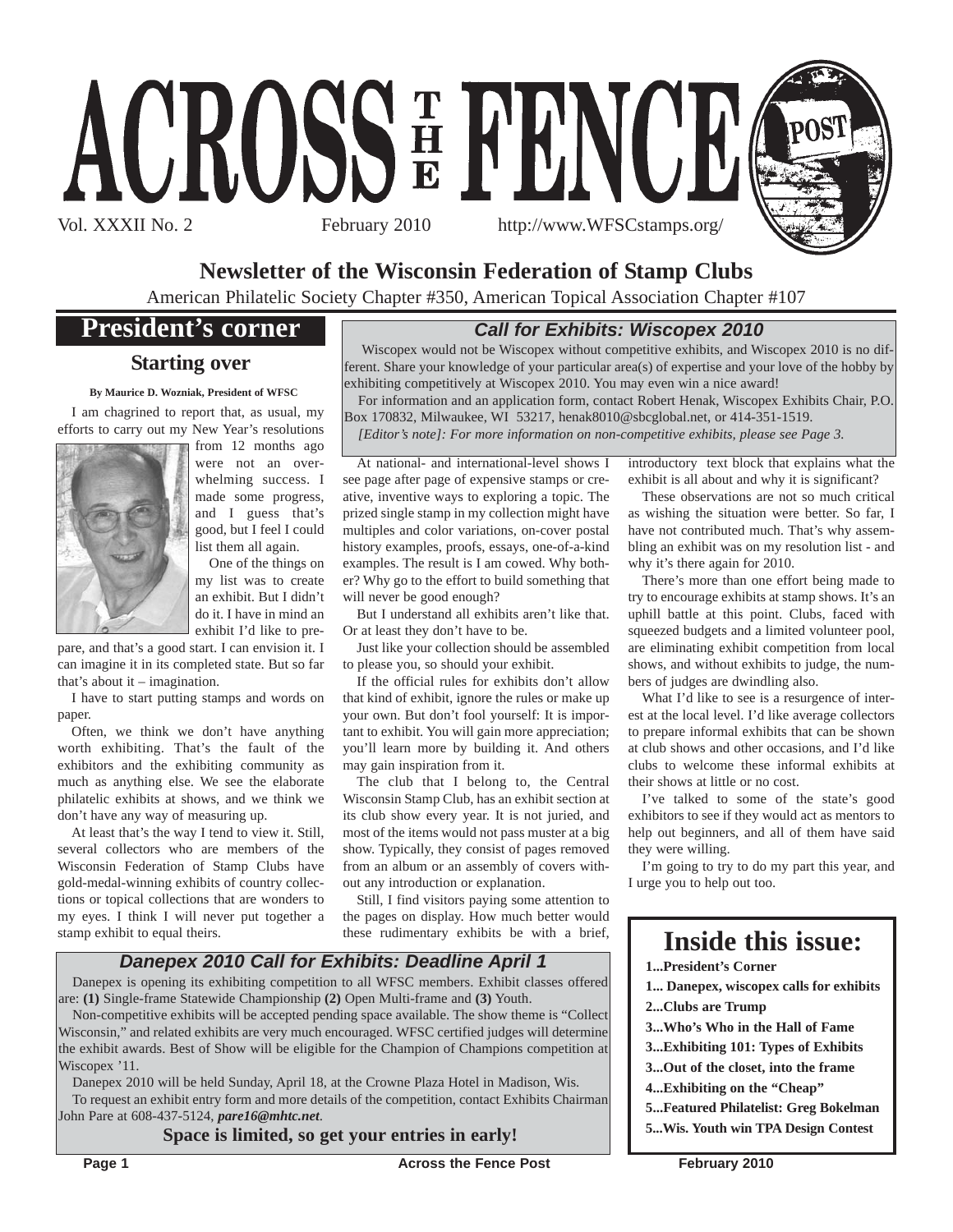# **Clubs are Trump**

**By Maurice D. Wozniak, President of WFSC**

Besides the details of stamp club doings, club newsletters should convey the enjoyment of the hobby and the personality of the editor. The audience (club members and others who receive it) should find in their newsletter the information and encouragement they need to maintain an active affiliation.

Individual club bulletins are used in the preparation of this column every month. With items gleaned from the newsletters, we try to inform the wider audience about what is happening in Wisconsin clubs and try to inspire interesting programs to invigorate meetings.

At minimum, club newsletters should contain details of the club's next meeting – where, when and what will be on tap. Don't assume that everyone knows that information. Each newsletter should include the names and contact information of club officers and the newsletter editor.

You might want to include your club's website, if you have a separate one, or at least list your club's page on the Wisconsin Federation

#### *Getting club information into* **ATFP**

To make sure your stamp club's activities and information are noted in the "Clubs are Trump" section of *Across the Fence Post*, please send newsletters or other information to President Maurice Wozniak, 1010 Berlin St., Waupaca, WI 54981 (mwoz@live.com). Submissions of club news may be sent directly to the editor.

of Stamp Club's site, *www.WFSCstamps.org*. (If you're not keeping up your page, you're missing a good bet. The site is popular with web surfers, and some of them from your area may be looking for a club to join.)

You should list the subjects of the next meeting or two, and not with a simple, uninformative title such as "Philatelic Talk." List the speaker, if there is one, and his or her topic ("Treasures in What You Throw Away," or whatever). Include a paragraph or so to further enlarge upon the subject and create interest in it.

An item summarizing the previous month's program would be a good way to enliven your newsletter and make it an interesting read. It would give the speaker's program some permanence.

And you should include the status of club projects, such as a youth program, an auction, plans for a club show, a discussion held at the last meeting, perhaps a treasurer's report. All this helps to convey to members that theirs is an organization involved in their favorite hobby.

Even though, realistically, you won't get much response, you might want to include a line asking for items to enhance the newsletter. It never hurts to encourage people to participate.

We want this column to help your club operate effectively, and it starts with club newsletters packed with information to inform and encourage the membership.

**\* \* \***

**Program ideas** A woman who collects toys as well as stamps

gave presentations at meetings of the **Milwaukee Philatelic Society** and the **American Topical Association Chapter 5**, Waukesha. Her program emphasized toys with images found on stamps, such as jack-in-thebox, dolls and toy trucks. At the ATA meeting, members were encouraged to bring their own toys and stamps to share in the discussion.

#### **\* \* \***

#### **What others are doing**

Awhile back, the **Milwaukee Philatelic Society** surveyed members on a number of subjects to see if the club's operations met their expectations. At a later meeting, time was devoted to discuss the results of the survey, and some are summarized here in the expectation that they might be germane to other clubs.

Programs will include more member participation, and more educational content. Programs will be listed with some explanation in the monthly newsletter.

Rules and content sheets for the monthly mini-auctions will be available at each meeting. The list of items for the larger annual auction will be run in the newsletter.

Current commemoratives will be used on club mailings, and the stamp will be affixed to allow collectors to trim them nicely.

In lieu of door prizes, at some meetings members will have the opportunity to buy raffle tickets for items donated to the club.

#### **\*\*\***

*Information for "Clubs Are Trump" is gathered from club newsletters. Please send newsletters to Maurice D. Wozniak, 1010 Berlin St., Waupaca WI 54981.*

# **Wisconsin Federation of Stamp Clubs officers** *Across the Fence Post* is the official publication of stamp Clubs, Inc., a

#### PRESIDENT Maurice D. Wozniak

1010 Berlin St. Waupaca, WI 54981 715-258-2025 mwoz@live.com

#### VICE PRESIDENT Jim Stollenwerk

1020 Hazelwood Court West Bend WI, 53095 Home: 262-306-0829 Cell: 262-305-1483 JSASTOLLEN@charter.net

#### **SECRETARY**

Judy Essig jdyessig@hnet.net

#### TREASURER

Charles H. Green 5199 Bittersweet Lane Oshkosh WI 54901-9753 (920) 426-1066 bgreen9001@yahoo

#### VP YOUTH DIVISION

MaryAnn Bowman P.O. Box 1451 Waukesha, WI 53187

#### NE REGION VP

Al Marcus (maram@tds.net) Green Bay Phil. Soc. Northwoods Phil. Soc. (Iron Mountain) Outagamie Phil. Soc. Wisc. Postal Hist. Soc.

#### EAST CENT. REGION VP Vern Witt

Fond du Lac Stamp Club Kettle Moraine Coin & Stamp Club Manitowoc Phil. Soc. Oshkosh Phil. Soc. Sheboygan Stamp Club

#### SW REGION VP

Valerie Cook Badger Stamp Club Baraboo Stamp Club Janesville Stamp Club Monroe Stamp & Postcard Club

#### SOUTH CENTRAL REGION VP Art Gaffney

stehlee@aol.com Waukesha County Phil. Soc.

#### SE REGION VP Art Schmitz

pescador@milwpc.com Am. Top. Assn. (Chap. 5) North Shore Phil. Soc. (Milw.) Northwestern Mutual Stamp Club Polish American Stamp Club Wauwatosa Phil. Soc.

- American Air Mail Soc. (Billy Mitchell Chapter)
- Germany Phil. Soc. (Chap. 18) Italian American Stamp Club Milwaukee Phil. Soc.

#### CENTRAL REGION VP Mike Lenard

mjlenard@aol.com Central Wisc. Stamp Club Chippewa Valley Stamp Club Northwoods Stamp & Coin Club (Rhinelander)

Wisconsin Valley Phil. Soc.

the Wisconsin Federation of Stamp Clubs, Inc., a 501c3 non-profit organization. WFSC also is a life member of the APS (since 1953). For more information about WFSC, please contact the Central Office.

AFTP is published monthly September through April, and every other month May through August (10 issues per year). News of Wisconsin collectors, club news and gratis original philatelic features are welcomed. The editor accepts submissions in any format, but prefers email if possible. Editor reserves the right to make editorial changes to submitted copy.

Material appearing in AFTP not carrying an individual copyright notice may be reproduced only by not-for-profit organizations, provided the author(s) and AFTP receive credit or attribution. All materials carrying an individual copyright notice are the sole property of the author(s).

Unless explicitly stated by an officer in conjunction with official WFSC business, opinions expressed by the editor or individual authors are not necessarily endorsed by the WFSC.

Submission deadlines for editorial and avertising materials are for the 1st of the month preceding month of publication (i.e. Jan. 1 for Feb. issue).

All show calendar information, along with all other editorial matter and listings, should be sent to: Wayne L. Youngblood, Editor ATFP, P.O. Box 111, Scandinavia WI 54977-0111. (youngblood@tds.net) phone: 715-467-4416.

Advertising material and payment should be sent to Dave Carney, Advertising Manager, AFTP, P.O. Box 55, Kimberly, WI 54136-0055. (dcarneyl@new.rr.com) phone: 920-687-9077. For a complete list of advertising rates and policies (display, classified and listings), request a copy from the advertising manager.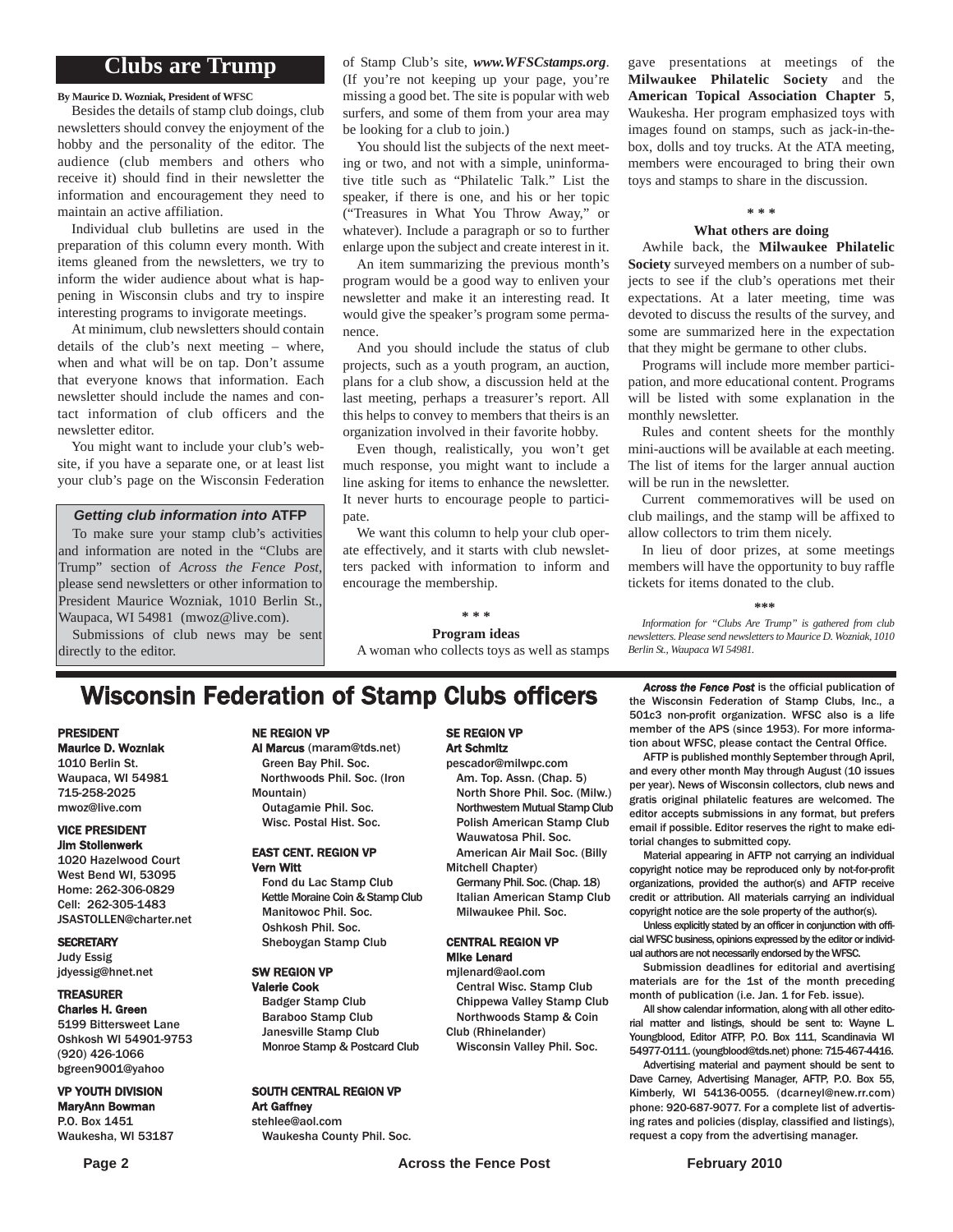#### **By Robert R. Henak**

In deciding whether and what to exhibit, it might help to know what types of exhibits are deemed acceptable for competition. Philatelic exhibiting has come a long way from the early days when exhibits consisted of little more than selected pages of stamps or covers from exhibitors' albums. In addition to (hopefully) telling a more cohesive and complete story about the subject presented, today's exhibits also span a much greater range of exhibiting classes or types.

No longer limited to traditional stamp or postal history subjects, exhibits today range from such traditional types to those encompassing revenue stamps, thematic exhibits, and even those focusing on apparently non-philatelic material such as cinderellas, illustrated mail and, most recently, picture postcards.

Of course, each stage of this expansion faced resistance from the stick-in-the-muds of the age. Yet, each gradually gained acceptance as it produced new exhibitors and new exhibits.

Thus, proponents of thematic exhibits, in which the subject reflected on the philatelic material is emphasized rather than the country or type of service, had to battle the fogies before achieving the legitimacy they now have. Despite the American Philatelic Society's recognition of first-day covers and illustrated mail exhibits, there are still some old time judges who chafe at considering such exhibits as "real philately." Display class exhibits and, most recently, picture postcard exhibits sometimes face the same prejudice, despite official acceptance by the APS.

### **WHO'S WHO IN THE HALL OF FAME**

The Wisconsin Philatelic Hall of Fame was established to recognize prominent Wisconsin philatelists for contributions to the hobby in the state of Wisconsin and beyond.

This series of short columns will familiarize *Across the Fence Post* readers with some of the individuals who have been inducted into the Hall of Fame since 1976, as well as some of the interesting details about them.

Which individual most closely matches the following statements? The correct answer appears elsewhere in this issue of *ATFP*:

This month's HOF member is a former educator, collects education on stamps and started and led the stamp club at the Milwaukee YMCA Boys Department from 1946-51. He has been in 48 of our 50 states.

- (a) Vern Witt
- (b) Art Schmitz
- (c) Tom Sanford
- (d) Mike Lenard

# *Exhibiting 101: Types of Exhibits*

Although the exhibitor should be aware that this bias exists, do not be discouraged by the occasional judge stubbornly stuck in the past. Progress rarely comes easily, but the vast majority of judges do follow the rules of modern exhibiting, even if some do not like them.

What follows are brief descriptions of the most common types of competitive exhibits accepted by the APS, and thus by the Wisconsin Federation of Stamp Clubs. I will discuss each in more detail in future articles. Keep in mind that non-competitive exhibits can be whatever an exhibitor wants them to be and need not fall within the accepted categories.

A **traditional exhibit** is one that focuses on the design, production and use of stamps. Thus, an exhibit on a particular stamp or series, showing production materials, essays, proofs, specimens and postal usages would be a traditional exhibit.

A **postal history exhibit** focuses more on documents that have passed through the mails and showing the development of postal routes, rates or markings. Examples would be exhibits that show the postal history of a specific time

# *Out of the closet, into the frame*

#### **Non-Competitive 4- and 8-page exhibits wanted for Wiscopex '10**

Wiscopex 2010, to be held in Oshkosh April 10th, invites *all* collectors to dig through their collections and accumulations to find philatelic material to share with the collecting public at the WFSC's annual convention and exhibition. The goal is to get the material out of the darkness of our closets and shoeboxes and into the light of frames where more people can enjoy the depth and breadth of our collecting interests. Whether a topic, a country, a set of stamps, or even a mini-exhibit on one stamp design – your participation is welcomed and encouraged.

The WFSC recognizes that not all collectors have the time, material or even the desire to jump right into competitive exhibiting with 16 pages. Wiscopex 2010, therefore, will have a special class of non-competitive 4- and 8-page exhibits. This is a way to share your love of the hobby and attract attention to the many facets of philately.

Each 8½- by 11-inch page should be mounted in a page protector and the exhibitor's name and address should be on the back of each page. Applications are due by March 15, 2010, unless prior arrangements have been made with Exhibits Chair, Robert Henak.

For further information, including an application, contact Robert Henak, P.O. Box 170832, Milwaukee, WI 53217, 414-351-1519, or at *henak8010@sbcglobal.net*.

in a country's history or of a particular area, such as that of a town or county.

As noted before, a **thematic exhibit** focuses on the design elements of the philatelic material, rather than its rate or country of origin, to tell a story. Examples would be exhibits of wolves, bald eagles, bald men or love. Thematic exhibits are limited to the use of philatelic material itself (such as the design of the stamp, postal stationery or postal markings themselves) to tell the story.

A newer relative of the thematic exhibit is the **display exhibit**. Like the thematic exhibit, the display exhibit often – but not always – tells a thematic story, focusing on the design elements of the material presented. Unlike the thematic exhibit, however, the display exhibit can also use some non-philatelic material such as maps, letters and newspaper clippings to help tell the story.

**Illustrated mail exhibits** include those showing advertising covers, patriotic covers or cacheted envelopes such as first-day covers or event covers. Unlike most other types of exhibits, illustrated mail exhibits focus on the non-philatelic aspects of the material shown, such as the cachet or advertisement, rather than the stamps or postal markings.

The most recent addition to the APS stable of exhibit types is the **picture postcard exhibit**. Like the illustrated mail exhibit, postcard exhibits focus on the non-philatelic element of the material shown, using the picture side of the postcard to tell the story.

Other types of competitive exhibits recognized by the APS include postal stationery, aerophilatelic, astrophilatelic, revenue, and cinderella exhibits.

So, whatever your philatelic interests, there is an exhibiting class for you.

**\* \* \***

In future articles, I will discuss the various types exhibitions and the nitty-gritty of putting together an exhibit.

# *Across the Fence Post* **Ad Rates (revised 1/06)**

| <b>Type Size</b>                                   | Commercial | Club    |
|----------------------------------------------------|------------|---------|
|                                                    | Rate       | Rate    |
| A Full page $(7\frac{1}{4}x(9\frac{1}{2}y))$       | \$42.00    | \$33.75 |
| B Half page $(7\frac{1}{4} \times 4\frac{3}{4})$   | \$26.25    | \$21.00 |
| C Large $\frac{1}{4}$ page $(4 \frac{3}{4} x 6'')$ | \$20.50    | \$16.50 |
| D Medium $\frac{1}{4}$ page                        | \$14.75    | \$11.75 |
| $(4\frac{3}{4}$ " x 3 $\frac{3}{4}$ ")             |            |         |
| E $1/8$ page $(2\frac{1}{4}$ " x $3\frac{3}{4}$ ") | \$7.50     | \$6.00  |
| F Econo Ad $(2\frac{1}{4}$ " x $2\frac{3}{4}$ ")   | \$3.75     | \$3.00  |
| G Reduced Business Card                            | \$2.75     | \$2.25  |
| $(2 \frac{1}{4}$ " x 1 $\frac{1}{4}$ ")            |            |         |
| H Back page $(7\frac{1}{4}$ " x 9 $\frac{1}{2}$ ") | \$57.75    | N/A     |
| Please make checks payable to :WES.C.              |            |         |
|                                                    |            |         |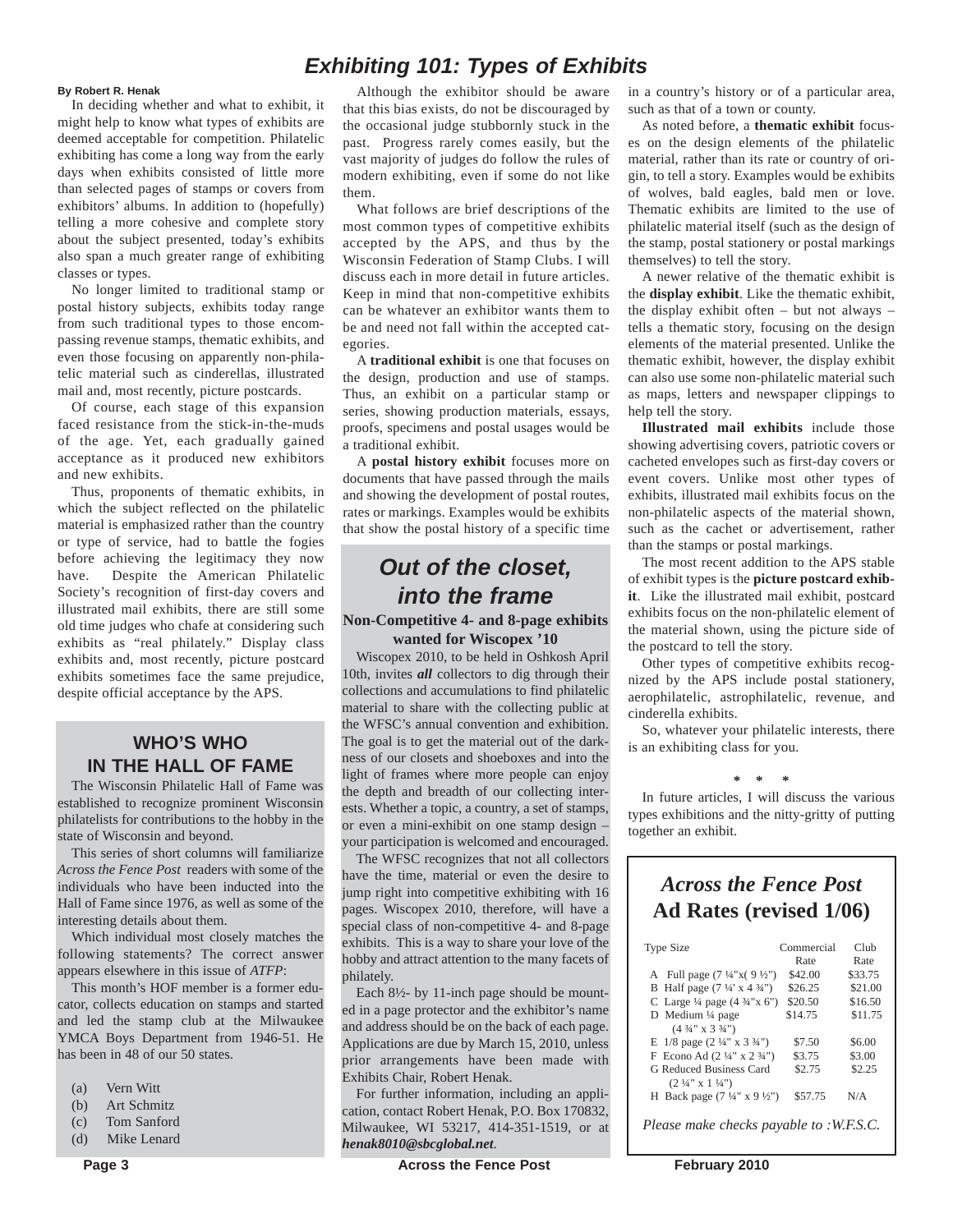# *Exhibiting on the "Cheap"*

#### *Roger G. Schnell*

Philatelic exhibitors comprise a small portion of all American Philatelic Society and other organization members. Many collectors are deterred by the impression that it takes "*BIG BUCKS*" to successfully exhibit.

Several years ago a fellow collector bet me that I could not produce an international exhibit that would win an FIP Large Vermeil for less than five figures. I successfully took on the challenge and developed the *Postal History of the Isle of Man* exhibit, which won a Large Vermeil.

More recently, to promote exhibiting, the APS introduced a Display Class, which allows a portion of the material to be non-philatelic, but storyline related. Having exhibited postal stationery, postal history, traditional, one frames and aerophilately, I was intrigued by the challenge of putting together a Display Class exhibit that could earn a vermeil award without spending "*BIG BUCKS*" to do so.

The most difficult decision was to pick a suitable subject. It had to be an area that few  $-$  if any  $-$  collected, the literature must be available and the material must be "around" and cheap.

Finally, there had to be a source for the story-related ancillary material. One of my recent collecting interests had been Uruguay airmail postal history. I was aware of a small private domestic Uruguayan airline that started in 1936, PLUNA, or "Primeras Lineas Uruguayas de Navegacion Aerea." Collectors had basically neglected this airline subject in favor of the "big boys," Pan Am, Air France, and DHL, who were responsible for international airmail connections. This subject appeared to meet all my criteria. The airline started in 1936, and had its 50th anniversary in 1986. Thus the title for an exhibit, *Fifty Years of PLUNA*.

Through a South American source I obtained the book, *History De La Aviacion Commercial En El Uruguay*, which chronicled the airline, from private to semi-private ownership, through bankruptcy, full government ownership and,





"PLUNA" = "Primeras Lineas Uruguayas de Navegacion Aerea" which<br>means " First Uruguayan Line of Aerial Navigation." Although airmail service to and from Uruguay to Argentina was available as early 1925, service to a and further international service to Europe began in 1928, there had been<br>no domestic airmail service. PLUNA was founded by a group of<br>no domestic airmail service. PLUNA was founded by a group of<br>Uruguayan fin biggan domestic service in November 1936. PLUNA acted as a private<br>serve carrier. In 1938 PLUNA received a small grant from the government,<br>and expanded mail and developed passenger service. However, W.W.II<br>and financial f 1945 the government invested in the airline owning more then 90% of the stock. In 1951 The Government purchased the remaining stock, and PLUNA became the National Airline of Uruguay.<br>This Display Exhibit has two main themes. ONE - The development of

the airline, its routes rates and service, both as a post-the development of<br>actrice, its routes rates and service, both as a postal carrier, and as a<br>carrier of passengers TWO - The PLUNA Postal Agents, their routing and<br> 1986, and the Postal Department assumed all responsibilities for airmail service. The exhibit ends in 1986 with this significant change in operations, which incidentally is the Fiftieth anniversary of the establishment of PLUNA.

| Outline                                         |
|-------------------------------------------------|
| 1. Developmental Period 1936-1937               |
| 2. Expansion of service 1938-1943               |
| 3. Mixed Ownership 1945-1951                    |
| 4. National Airline - Early Period 1951 - 1958. |
| 5. Vickers Viscount Period, 1958 - 1970.        |
| 6. The Jet Age - 1970 to 1980's.                |

*The author's title page of his "cheap" exhibit.*

ultimately. the Flagship Airline of Uruguay.

Obtaining the philatelic material required a little luck — and serendipity. A well-known Uruguay collector, Herman Kurst, died, and his material had been dispersed to dealers across the country. Having several FFC PLUNA covers from my initial Uruguay Postal History collection, I was able to add material from dealers' cover boxes over the next several years. In the early years, PLUNA's agents initially had acted as "postal agents," with their own hand stamps, canceling the adhesives as well as moving mail to and from the planes. These hand stamps on adhesives added a second interesting philatelic element to the subject. A dealer in

South America just happened to have a stock book with a collection of these hand stamps on adhesives, and sold me the collection for \$300.

Occasionally, stamps depicting PLUNA airplanes would appear on the auction site eBay, as well as an occasional cover. Several proofs of the PLUNA stamp issue were obtained from a South American dealer.

**Where to get the ancillary material?** Fortunately, airlines have very interesting items that fit into the story line. These include schedules, route maps, advertisements, baggage stickers, tickets, airline insignias, pins, lapel buttons and other items – all found on eBay. These items document the changes in routes, equipment,

insignias and other facets that developed during the first 50 years of PLUNA.

**How to put it all together.** Actually the "story line" was no different in a Display Class exhibit than any other type of exhibit. However, I did receive help and suggestions from some exhibitors who had display exhibit experience. I ended up with 166 philatelic items and 75 ancillary components. The subject itself had presented some problems with balance, as few saved ancillary items such as tickets during the early years. In the years of financial difficulties the planes did not fly as regularly, and there were few postal history items. With full government ownership, the agent hand stamps gave way to official postal markings. In the later years the ancillary items became more readily available, producing an imbalance favoring modern material.

The result was a Display Class exhibit that won a Vermeil award at Stampshow 2009, and the total cost was less than \$2,000. I had "the idea, the search, the production and the show." In other words I had *fun* on the "cheap." What was not cheap, however, was the United States Postal Service Express Mail charge of \$186, for transportation to and from the show!

*[Roger Schnell is an accomplished national and international exhibitor and judge. His primary enjoyment of exhibiting comes from learning as much about an area as possible, exhibiting and then "moving on." This article, which originally appeared in a slightly different form in the* Airpost Journal *and is reprinted with Schnell's permission, came about as the result of an ongoing dialogue between he and I regarding different definitions of "affordable." Although Schnell has found ways to exhibit relatively inexpensively, he hadn't previously really taken the ongoing cost of frames and shipping into consideration and was surprised when he totaled it up. Nonetheless, exhibiting can provide some of the most satisfying experiences for collectors, both in terms of learning and working with material.*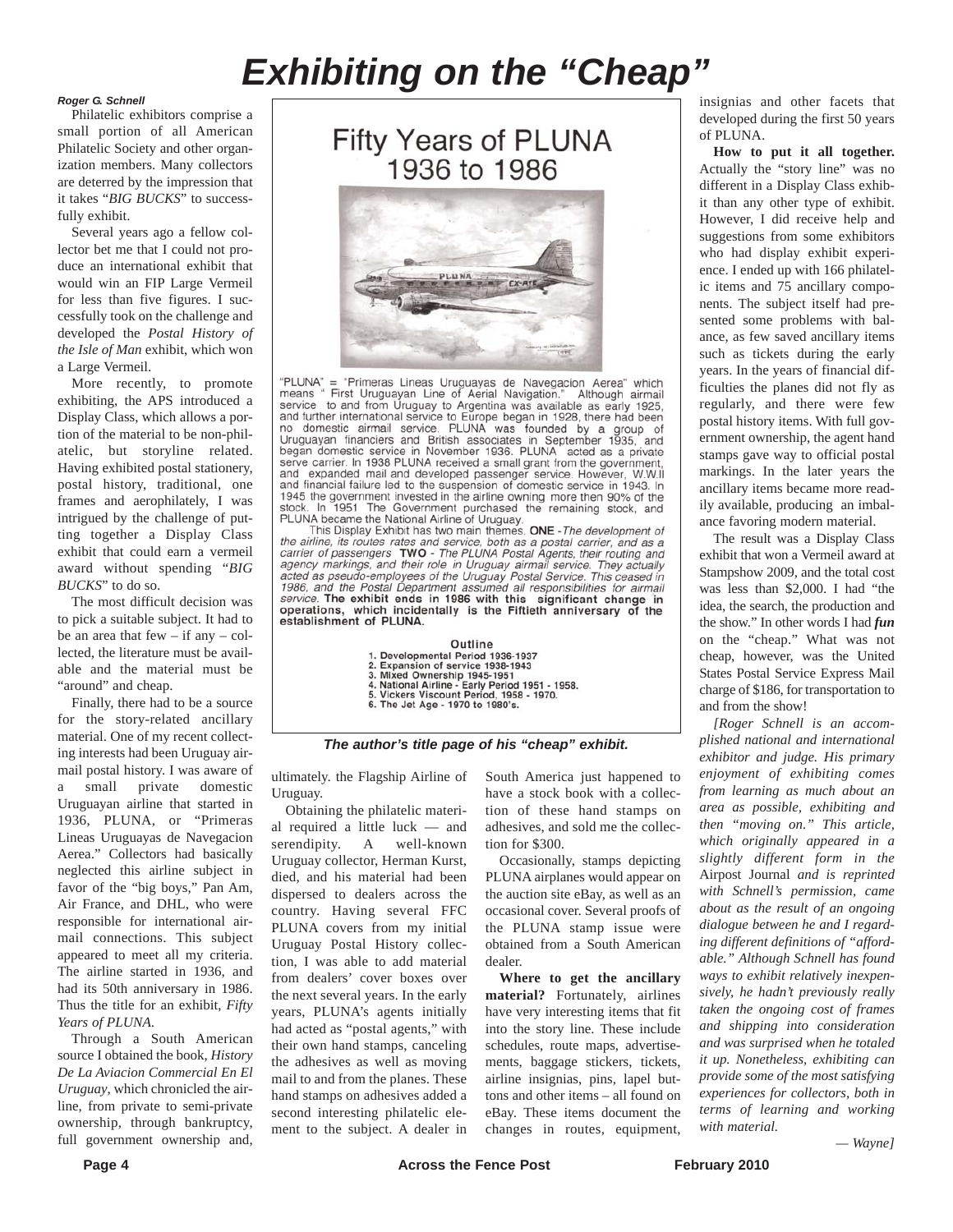# Eastern Auctions Ltd.

Canada's most trusted auction house

In addition to our award winning Public Auction catalogues, we offer interested collectors several other stamp buying opportunities on a regular basis.

We would like to introduce you to our Eastern Mail Sales-a listing of several thousand accurately described lots. These lots cover the whole range of philatelic collecting interests, from single stamps to complete collections with everything in between.

Our mail sales are published about seven times a year Take the time to

peruse one and we are confident you will find many desirable items wor-

thy of your collection.

Please contact us for your complimentary copy of our next sale.

Eastern Auctions Ltd., Box 250, Bathurst NB E2A 3Z2

**Attention Stamp Club Presidents:** 

Would your club benefit from additional membership?

Would your club be able to offer more engaging programmes if your Treasurer's Report was further in the Black?

Eastern Auctions is starting a new incentive program to help Local Stamp Clubs increase membership as well as improve their balance sheets.

Please contact Bill Burden@easternauctions.com for further information.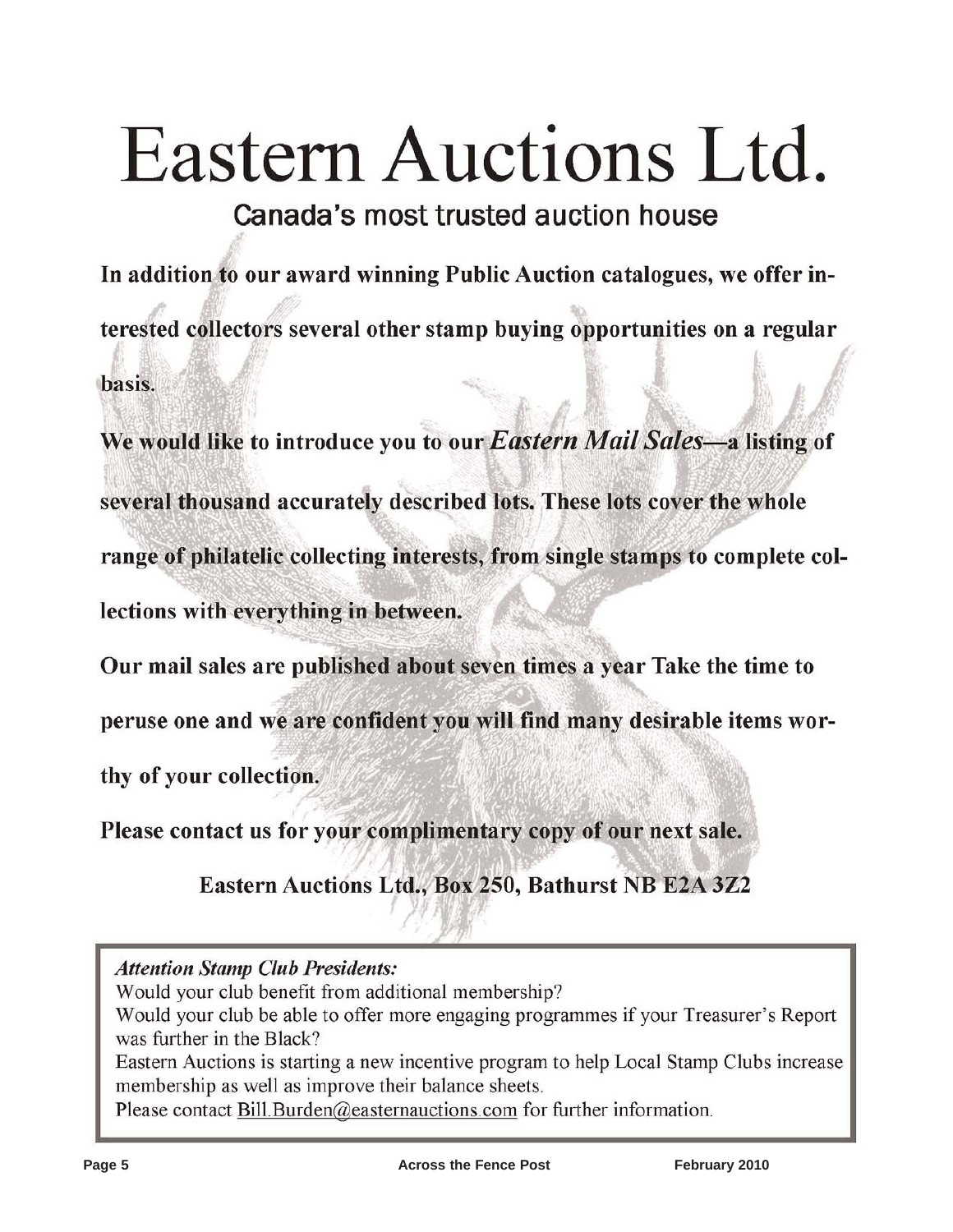# *Featured Philatelist: Greg Bokelman*

#### *Carol Schutta*

Greg Bokelman was born in Racine, Wis., and went to school there. He began collecting stamps when he was nine years old. By the time he was 12, Bokelman was teaching other youngsters about stamp collecting. He went to high school in Lomira, Wis. His dream was to become a doctor. He attended Moraine Park College in Ripon, Wis., and majored in Emergency Room Medicine. He served his internship and was employed by St. Agnes Hospital as the Emergency Room Physician. He loved his job and enjoyed the work for 10 years.

He was married in 1984, and Greg and his wife have two boys, ages 24 and 21.

In 1996, Greg and his brother were coming home from work one day when they saw a driver coming up very fast behind them. They pulled off the road, but the other driver had fallen asleep and, instead of his foot coming off the gas, it pushed the pedal to the floor. His car rear-ended theirs at more than 90 miles per hour. The brothers both endured years of operations and still suffer from pain on a daily basis. Greg now has cancer.

He went back to school for two years to be re-certified as an emergency room physician.

Although he passed the test with flying colors, the Federal Government refused to give him his certificate because he has a neck brace and a steel rod in his back, saying he couldn't physically deal with the demands of the job. As a result, Greg lost the job he loved. Because of the jolt his brain endured during the collision, he now has difficulty remembering the names of different items.

He became severely depressed, and one day decided to turn to his second love, teaching kids about stamp collecting. It provides an activity he enjoys and takes his mind off his pain and boredom.

To work in childrens hospitals in Southeastern Wisconsin, Greg had to go to special classes for two years and be certified by each and every hospital. He now has to spend four hours once a week in each of 18 different childrens hospitals. He also works with four Girl Scout groups, six boys clubs and 32 church groups when he has time. He goes to 180 schools in between.

Greg's day usually begins at 6 a.m. and ends at 12 midnight. He is gone so much, and with his wife working, Greg and his wife have to make appointments to see each other.

He isn't afraid to work hard. Greg also works part time as a building inspector when fire or water damage is done.

To get to this point in life, Greg has had a great deal of education. To recap: He went to college and held internships for 12 years, worked in the Emergency Room at St. Agnes for 10 years, went for re-certification for two years and was turned down. He then went to special classes for two years to be qualified to work in the hospitals with youngsters. He currently belongs to 11 stamp clubs and donates his time and efforts at each and every stamp show. All you have to do is ask and he will be there with a smile on his face.

We are very lucky indeed to have such a responsible young man who loves working with our youngsters.

# *Materials needed*

If you have philatelic material you wish to donate to Greg's efforts (stamps, covers, books, catalogs or anything else), please contact him at the following address: Greg Bokelman, 710 Pleasant Hill Ave, Lomira, WI 53048 Phone (920) 979-8089.

Your support to this program is greatly appreciated!

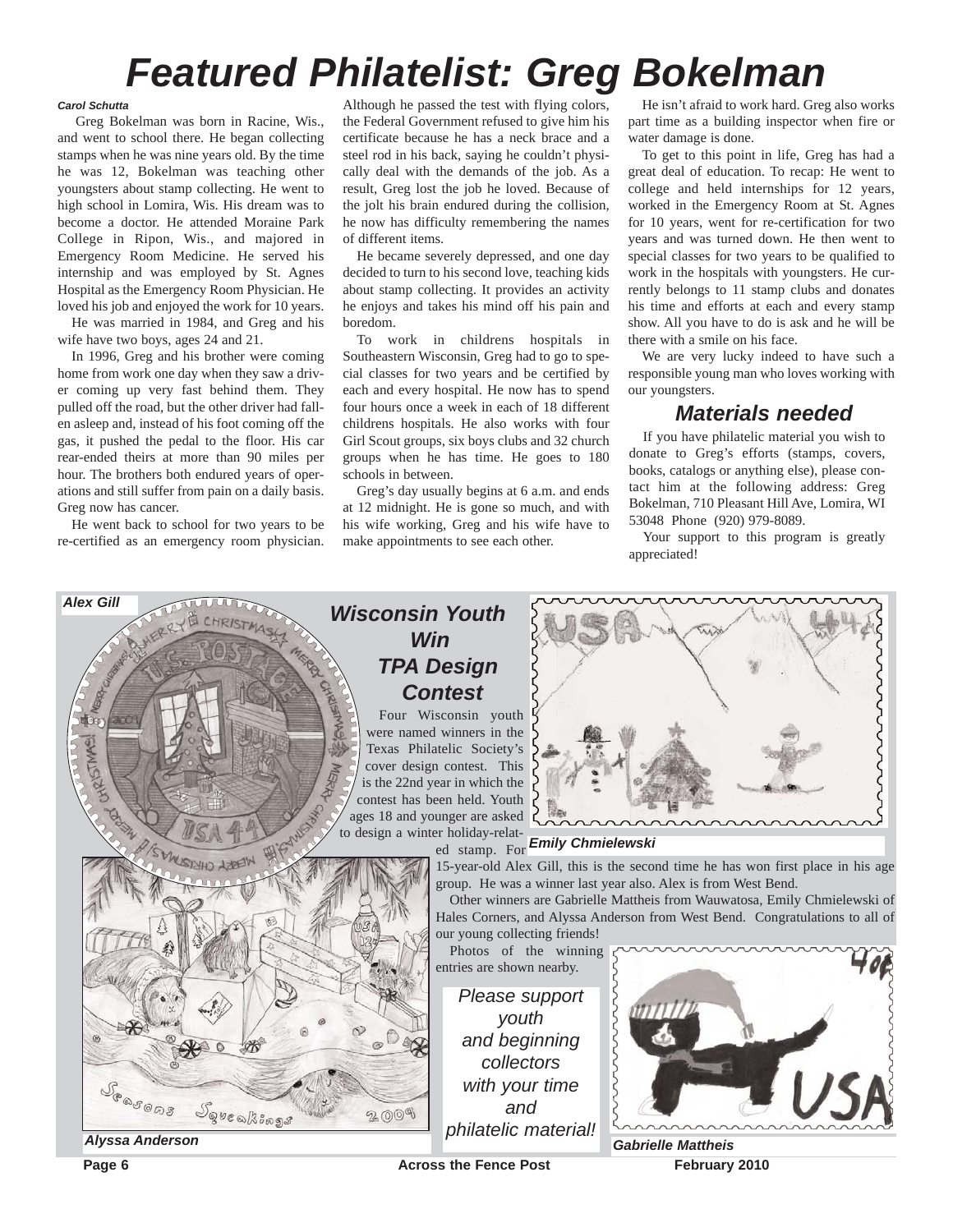

# Show Calendar and Registry

List your show, bourse, auction or other event here! *Calendar listings are free for one WFSC member-club event per year. Classified advertising rates apply for all non-members and other events appearing in this section.*

*Answer to*

# **2010 WFSC show schedule\***

\*Some dates and details may be subject to change, and there will likely be additional listings.

# Janesville – Annual Exhibition and

Bourse, Janesville Stamp Club Holiday Inn Express, 3100 Wellington Pl. Contact: Gary Wentworth - 608-756- 1380, wnstamps@aol.com

### **March 6-7, 2010**

West Allis - Stampfest '10 Milwaukee Philatelic Society St. Aloysius Gonzaga Hall 1435 So. 92nd St., West Allis Contact: Carol Schutta 10250 W. Sharon Ln., #5 Milwaukee, WI 53225 414-464-6994, harryncarolschutta@gmail.com/ www.MilwaukeePhilatelic.org)

Green Bay – Baypex '10 Green Bay Philatelic Society St. Matthew Catholic Church Multi-Purpose Room 2575 S. Webster Ave. Parking in rear of facility Contact: Ray D. Perry 2016 Baltic Terrace Green Bay, WI 54311 fiveperrys@athenet.net

# **April 10, 2010**

Wiscopex '10 (Annual Convention and Exhibition of the Wisconsin Federation of Stamp Clubs) Hosted by the Oshkosh Philatelic Society Christian Schools, 3450 Vinland Rd., 10 a.m. to 4 p.m. Contact: Al Marcus (920) 725-0798, allan.marym@hotmail.com

# **April 18, 2010**

Madison – Danepex '10 Badger Stamp Club Crowne Plaza Hotel, 4402 E. Washington Ave. (across from East Towne Mall) 10 a.m. to 5 p.m. Contact: Bob Voss, P.O. Box 35, McFarland, WI 53558 - 608-838-1033, lestamps@charter.net)

|                                                                   |  | <b>METROPOLITAN STAMP COMPANY</b><br>Of Chicago, Inc. |
|-------------------------------------------------------------------|--|-------------------------------------------------------|
| P.O. Box 657                                                      |  | Park Ridge, IL 60068-0657                             |
|                                                                   |  | <b>Collections Bought &amp; Sold</b>                  |
|                                                                   |  | U.S. • Worldwide • U.S. & Foreign Ducks               |
| <b>Ted Castro</b>                                                 |  | <b>Paul Enderle</b>                                   |
| (815) 439-0142                                                    |  | (847) 698-3351                                        |
| FAX (815) 439-0143                                                |  | FAX (847) 698-3381                                    |
| E-Mail: metrostamp@aol.com<br>02.10<br>www.metropolitanstamps.com |  |                                                       |

### **Feb. 14, 2010 April 24, 2010**

St. Paul, Minn. – Springpex Appleton – Outapex '10 *Who's Who quiz* Kelly Inn, I-94 & Marion St. Outagamie Philatelic Society *on Page 3:* VFW Post, 501 N. Richmond St. **Art Schmitz May 1-2, 2010** 10 a.m. to 4 p.m. Contact: Al Marcus, 920-725-0798, West Allis, Wis. - Maypex '10 allan.marym@hotmail.com St. Aloysius Gonzaga Hall **Other major** 1435 So. 92nd St. **May 8, 2010 May 28-30, 2010 non-WFSC shows** Sheboygan Falls – Sheboygan Stamp and Coin Show, Sheboygan Stamp Club Arlington Heights, Ill. – Compex '10 **near Wisconsin** Chicago Area Philatelic Societies, Municipal Building, 375 Buffalo St. Contact: Barbara Stohl, P.O. Box 907, Forest View Educational Center **(below, right):** Sheboygan, WI 53082, 920-458-4883 2121 So. Goebbert Rd. **July 16-18, 2010 June 19, 2010** Crystal, Minn. – Minnesota Stamp Expo **March 20, 2010 Mar. 13-14, 2010** Rhinelander **Make Stamp Cub, Twin City Phil.** 29th Annual Show and Bourse, Soc., Lake Minnetonka Stamp Club, Rockford, Ill. – Rockford '10 Northwoods Stamp and Coin Club Minn. Stamp Dealers Assoc. Rockford Stamp Club, Forest Hills Lodge, James Williams Middle School, 915 Crystal Community Center 4800 N. 9500 Forest Hills Rd. Acacia Ln., 9 a.m. to 4 p.m. Douglas Dr. North Contact: Larry Marten, 3295 Hancock Lake Rd., Harshaw, WI 54529 715-282-5636, lfmarten@yahoo.com *U.S. Mystery Boxes!!* or Bill Julian 715-277-2692 **I'm cleaning out the stamp room again! June 26-27, 2010 Guaranteed to be worth far more than you pay.** West Allis – Tri-Pex Stamp Fair **Just let me know what you collect...** ATA Chapter 5, North Shore Phil. Soc., and Waukesha County Phil. Soc. St. Aloysius Gonzaga Hall 1435 So. 92nd St. *While they last:* Contact: Robert Henak, NSPS, P.O. Box **\$25, \$50, \$100, \$250,** 170832, Milwaukee, WI 53217 - 414- 351-1519, henak8010@sbcglobal.net, **more, postpaid** www.MilwaukeePhilatelic.org **Wayne Youngblood P.O. Box 111 Scandinavia WI** We're all collectors... **54977-0111 youngblood@tds.net** Please use stamps **Always buying, selling, accepting consignments for** whenever possible **Regency-Superior Auctions. 12.09** on your mail!Roger H. Oswald R.H.O. Postal History and Stamps

Buy, Sell, & Trade

Civil War Artifacts

Postcards & Stamps Paper Americana



Page 7 **Across the Fence Post** February 2010

**Mar. 27-28, 2010**